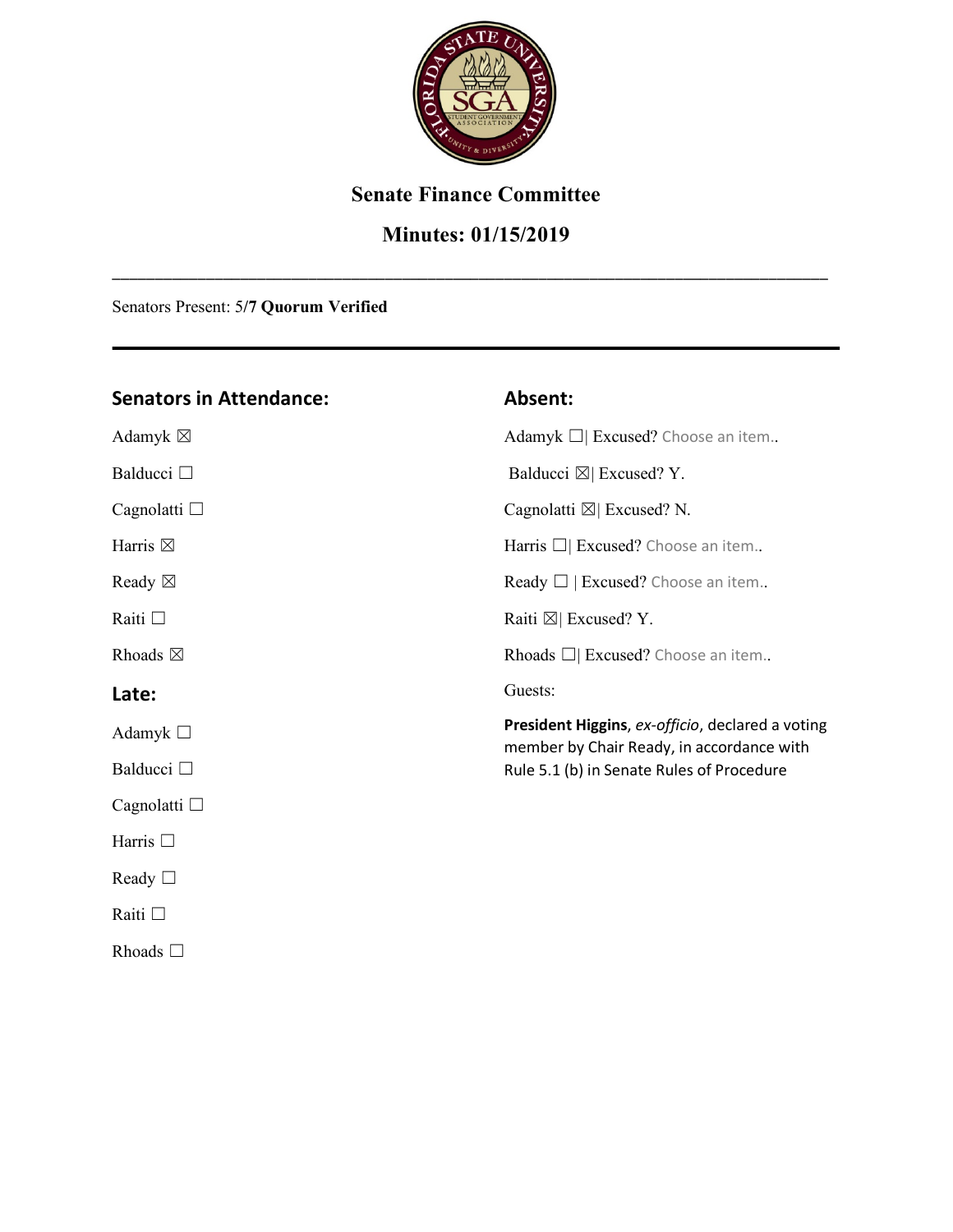# **Agenda:**

## **Meeting called to order.**

4:41pm

## **Approval of the minutes:**

Motion made by President Higgins

### **Announcements:**

None

## **Committee Business:**

### **Old Business:**

None

### **New Business:**

#### **PAC Consent Resolution:**

- Chair Glanton starting with Students for Justice in Palestine
	- o Requesting \$281 to pay for guest speaker's flight, will request more money \$350
	- o SJP has 40 members; expect all to turn out

Motion to amend Consent Resolution (CR) to \$310 in expense category for SJP: Adamyk Second: Harris

Motion Passed Unanimously

#### **Motion to Table rest of PAC Resolution till next meeting on 1/22/2019: Motion made by Harris Seconded: Adamyk**

Motion Passed Unanimously

Passage of Final Consent resolution as amended. Motion: Harris Second: Adamyk

Motion Passes 3 Yea - 0 Nay - 1 Abstention

#### **RTAC Consent Resolution:**

 $\bullet$  NABE